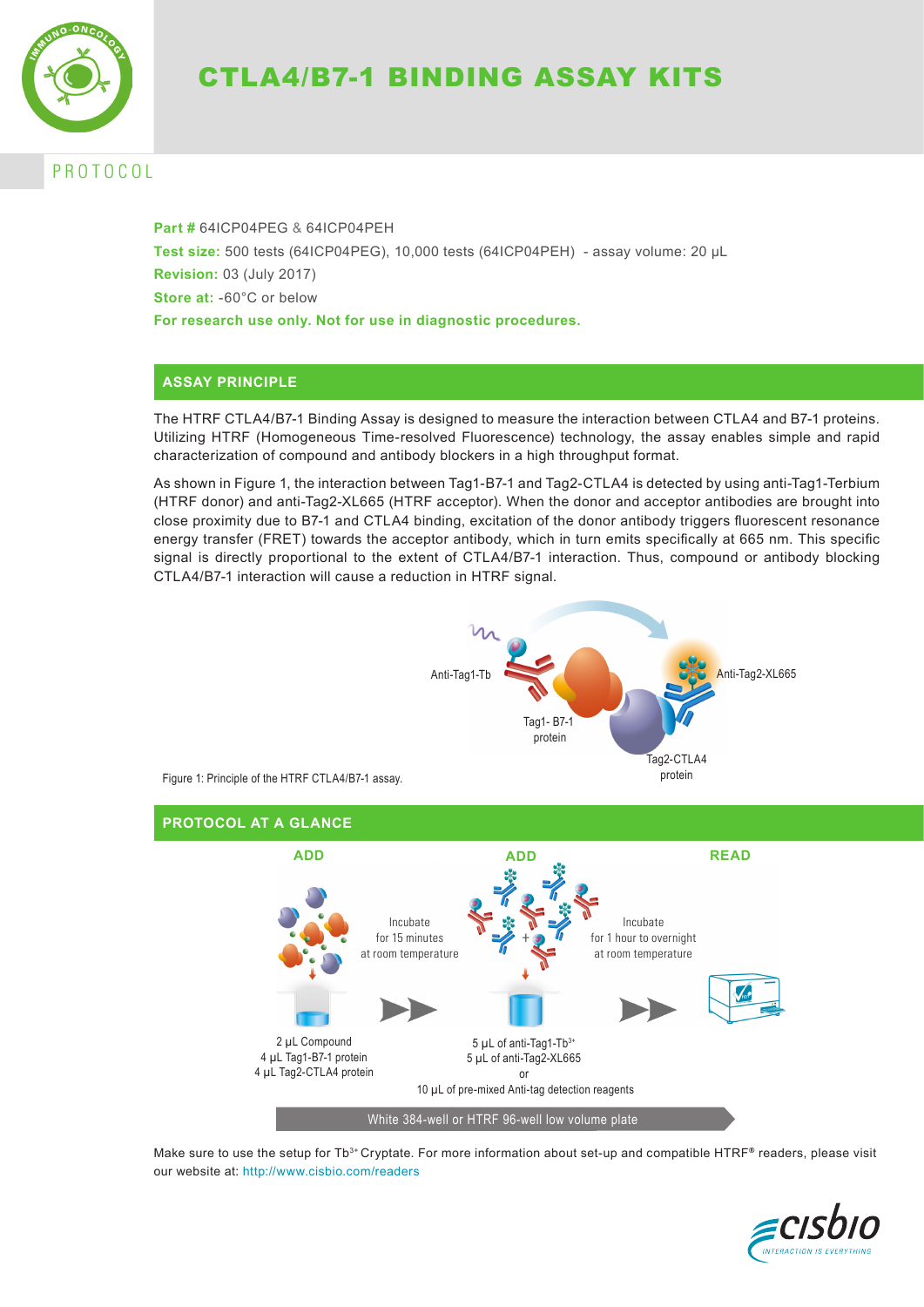| <b>KIT COMPONENTS</b>       | <b>500 TESTS</b><br>CAT#64ICP04PEG                                  | <b>10,000 TESTS</b><br><b>CAT # 64ICP04PEH</b>                 |  |  |
|-----------------------------|---------------------------------------------------------------------|----------------------------------------------------------------|--|--|
| Tag1-B7-1*<br>MW: 24.7 kDa  | 1 vial<br>Frozen<br>see concentration and volume on vial label      | 1 vial<br>Frozen<br>see concentration and volume on vial label |  |  |
| Tag2-CTLA4*<br>MW: 39.2 kDa | 1 vial<br>Frozen<br>see concentration and volume on vial label      | 1 vial<br>Frozen<br>see concentration and volume on vial label |  |  |
| Anti-Tag1-Tb3+              | 1 vial<br>$25 \mu L$<br>100X<br>Frozen                              | 1 vial<br>$0.5$ mL<br>100X<br>Frozen                           |  |  |
| Anti-Tag2-XL665             | 1 vial<br>$25 \mu L$<br>100X<br>Frozen                              | 1 vial<br>0.5mL<br>100X<br>Frozen                              |  |  |
| <b>Diluent</b>              | 1 vial<br>20 mL<br>Cat# 62DLBDDD<br>ready-to-use                    | 1 vial<br>200 mL<br>Cat# 62DLBDDF<br>ready-to-use              |  |  |
| Detection Buffer            | 1 vial<br>$10 \text{ mL}$<br>Cat# 62DB2FDG (130 mL)<br>ready-to-use | 1 vial<br>130 mL<br>Cat# 62DB2FDG (130 mL)<br>ready-to-use     |  |  |

\* The amounts of Tag1-B7-1 and Tag2-CTLA4 provided are sufficient for the validated amounts of tagged proteins suitable for compound inhibition study: 3 nM of B7-1 and 3 nM of CTLA4 in 20 µL final assay volume.

For reading, an HTRF®-Certified Reader is needed.

For HTRF microplate recommendations, please visit http://www.cisbio.com/microplate-recommendations For a list of HTRF-compatible readers and setup recommendations, please visit http://www.cisbio.com/readers

### **STORAGE AND STABILITY**



Store the kit at -60°C or below. Under appropriate storage conditions, reagents are stable until the expiry date indicated on the label.



Once thawed, tagged B7-1 & CTLA4 stock solution may be frozen, and can be thawed only once. Once thawed (or reconstituted), anti-Tag solutions can be frozen once. To avoid freeze/thaw cycles, it is recommended to dispense remaining stock solutions into disposable plastic vials for storage at -60°C or below.

Thawed diluent and detection buffer can be stored at 2-8°C on your premises.

### **REAGENT PREPARATION**

#### **BEFORE YOU BEGIN:**

- It is very important to prepare reagents in the specified buffers. The use of an incorrect diluent may affect reagent stability and assay results.
- Thaw the frozen reagents at room temperature.
- Before use, allow all reagents to warm up to room temperature then homogeneize buffer and diluent. It is recommended to filter buffers before use.
- The tagged protein solutions must be prepared in individual vials DO NOT premix tagged solutions prior to dispensing.
- The anti-Tag solutions must be prepared in individual vials and can be premix prior to dispensing.
- Compounds may be prepared in diluent. We recommend keeping DMSO below 0.5% during the assay (20 µL final volume).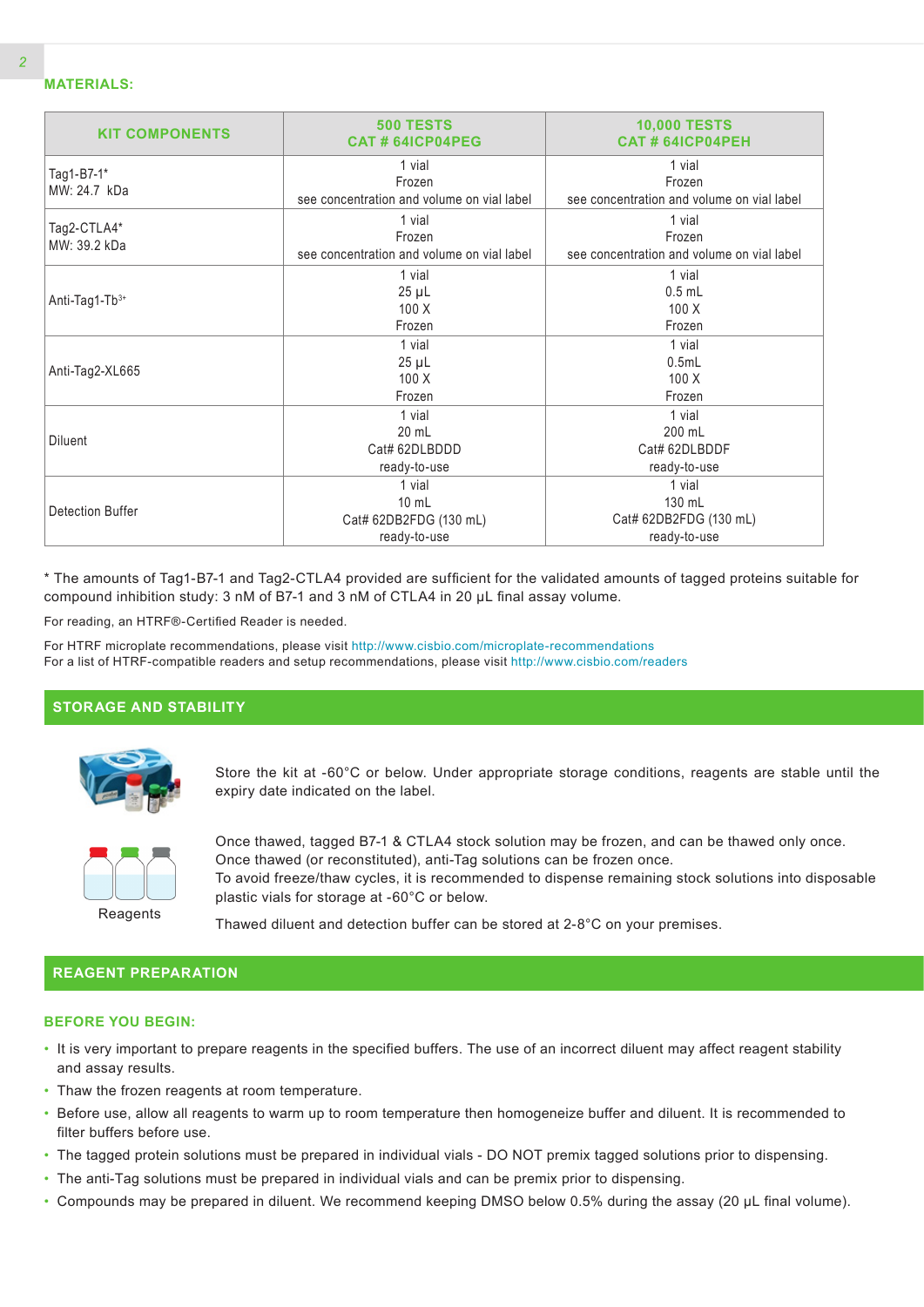### **TO PREPARE WORKING SOLUTIONS:**

Take care to prepare stock and working solutions according to the directions for the kit size you have purchased.

| <b>500 TESTS</b>                                                                                                                                                                                                                                                         | <b>10,000 TESTS</b>                                                                                                                                                                            |  |  |  |
|--------------------------------------------------------------------------------------------------------------------------------------------------------------------------------------------------------------------------------------------------------------------------|------------------------------------------------------------------------------------------------------------------------------------------------------------------------------------------------|--|--|--|
| Tag1-B7-1 protein<br>Concentration and volume are indicated on the vial label                                                                                                                                                                                            |                                                                                                                                                                                                |  |  |  |
| Thaw the Tag1-B7-1 protein* solution.<br>Prepare working solutions in diluent which have 5X the required final concentration for binding assay*.<br>e.g. Prepare a 15 nM Tag1-B7-1 working solution for a final concentration of 3 nM Tag1-B7-1 (20 µL final volume).    |                                                                                                                                                                                                |  |  |  |
| Tag2-CTLA4 protein<br>Concentration and volume are indicated on the vial label                                                                                                                                                                                           |                                                                                                                                                                                                |  |  |  |
| Thaw the Tag2-CTLA4 protein* solution.<br>Prepare working solutions in diluent which have 5X the required final concentration for binding assay*.<br>e.g. Prepare a 15 nM Tag2-CTLA4 working solution for a final concentration of 3 nM Tag2-CTLA4 (20 µL final volume). |                                                                                                                                                                                                |  |  |  |
|                                                                                                                                                                                                                                                                          | Anti-Tag1-Tb                                                                                                                                                                                   |  |  |  |
| Thaw the anti-Tag1-Tb3+ solution.<br>This 100 X stock solution can be frozen and stored at -60°C or below.<br>Dilute 100-fold the 100 X anti-Tag1-Tb <sup>3+</sup> stock solution with detection buffer.                                                                 |                                                                                                                                                                                                |  |  |  |
| e.g. 25 $\mu$ L of thawed anti-Tag1-Tb <sup>3+</sup> stock solution + 2475 $\mu$ L of detection<br>buffer.                                                                                                                                                               | e.g. 0.5 mL of thawed anti-Tag1-Tb <sup>3+</sup> stock solution $+$ 49.5 mL of detection<br>buffer.                                                                                            |  |  |  |
| Anti-Tag2-XL665                                                                                                                                                                                                                                                          |                                                                                                                                                                                                |  |  |  |
|                                                                                                                                                                                                                                                                          | Thaw the anti-Tag2-XL665 solution.<br>This 100 X stock solution can be frozen and stored at -60°C or below.<br>Dilute 100-fold the 100 X anti-Tag2-XL665 stock solution with detection buffer. |  |  |  |
| e.g. 25 µL of thawed anti-Tag2-XL665 stock solution + 2475 µL of<br>detection buffer.                                                                                                                                                                                    | e.g. 0.5 mL of reconstituted anti-Tag2-XL665 stock solution + 49.5 mL of<br>detection buffer.                                                                                                  |  |  |  |
| *Titration of Taa1 P7 1 or Taa2 CTLA4 can be performed if necessary                                                                                                                                                                                                      |                                                                                                                                                                                                |  |  |  |

Titration of Tag1-B7-1 or Tag2-CTLA4 can be performed if necessary.

### **ASSAY PROTOCOL**

| $\blacktriangleright$         |             | <b>Dispense</b>                                                                       |
|-------------------------------|-------------|---------------------------------------------------------------------------------------|
|                               |             | 2 µL of compound/antibody or diluent                                                  |
| Step                          |             | 4 µL of Tag1-B7-1 protein                                                             |
|                               |             | 4 µL of Tag2-CTLA4 protein.                                                           |
| $\mathbf{\Omega}$<br>Step     | $(\cdot)$ \ | Incubate for 15 minutes at room temperature.                                          |
| $\boldsymbol{\omega}$<br>Step |             | <b>Dispense</b><br>10 µL of pre-mixed anti-Tag1-Tb <sup>3+</sup> and anti-Tag2-XL665. |
| Step 4                        | (           | Seal the plate and incubate for 1 hour to overnight at room temperature.              |
| 5<br>Step                     |             | Remove the plate sealer and read on an HTRF® compatible reader.                       |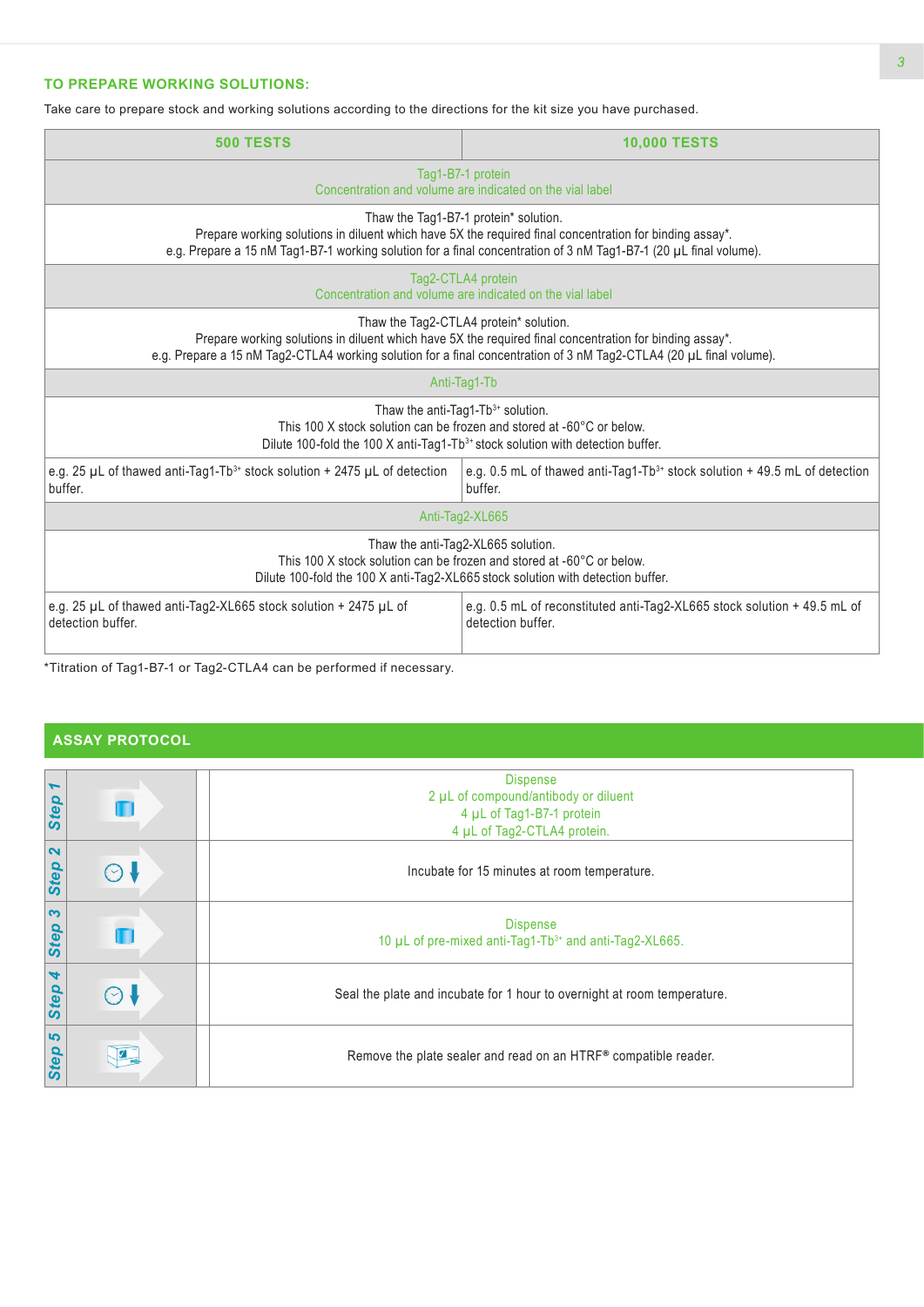### **STANDARD PROTOCOL FOR INHIBITORY ASSAY IN 20 µL FINAL VOLUME**

|                  | Inhibitor      | Tag1-B7-1 | Tag2-CTLA4 | Anti-Tag1-<br>Cryptate | Anti-Tag2-<br>XL665 | Diluent    | Detection buffer |
|------------------|----------------|-----------|------------|------------------------|---------------------|------------|------------------|
| Sample           | 2 <sub>µ</sub> | $4 \mu L$ | $4 \mu L$  | 5 <sub>µ</sub>         | 5 <sub>µ</sub>      |            |                  |
| Positive control |                | $4 \mu L$ | $4 \mu L$  | 5 <sub>µ</sub>         | $5 \mu L$           | $2 \mu L$  |                  |
| Negative control |                |           | $4 \mu L$  | 5 <sub>µ</sub>         | $5 \mu L$           | $6 \mu L$  |                  |
| Cryptate control |                |           |            | 5 <sub>µ</sub>         |                     | $10 \mu L$ | $5\mu$ L         |
| Buffer control   |                |           |            |                        |                     | $10 \mu L$ | $10 \mu L$       |

### **EXAMPLE OF PLATE MAP**

|              |                                                                                                           | $\overline{2}$ | 3              | 4                                                                                                  | 5              | $6\phantom{a}$ |
|--------------|-----------------------------------------------------------------------------------------------------------|----------------|----------------|----------------------------------------------------------------------------------------------------|----------------|----------------|
| A            | Buffer control:<br>10 µL diluent<br>10 µL detection buffer                                                | Repeat Well A1 | Repeat Well A1 | Compound:<br>2 µL compound<br>4 µL Tag1-B7-1<br>4 µL Tag2-CTLA4<br>10 µL pre-mix anti-Tag reagents | Repeat Well A4 | Repeat Well A4 |
| B            | Cryptate control:<br>10 µL diluent<br>5 µL detection buffer<br>5 µL anti-Tag1-Tb                          | Repeat Well B1 | Repeat Well B1 | Compound:<br>2 µL compound<br>4 µL Tag1-B7-1<br>4 µL Tag2-CTLA4<br>10 µL pre-mix anti-Tag reagents | Repeat Well B4 | Repeat Well B4 |
| $\mathbf{C}$ | Negative control:<br>6 µL diluent<br>4 µL Tag2-CTLA4<br>10 µL pre-mix anti-Tag reagents                   | Repeat Well C1 | Repeat Well C1 | Compound:<br>2 µL compound<br>4 µL Tag1-B7-1<br>4 µL Tag2-CTLA4<br>10 µL pre-mix anti-Tag reagents | Repeat Well C4 | Repeat Well C4 |
| D            | Positive control:<br>2 µL diluent<br>4 µL Tag1-B7-1<br>4 µL Tag2-CTLA4<br>10 µL pre-mix anti-Tag reagents | Repeat Well D1 | Repeat Well D1 | Compound:<br>2 µL compound<br>4 µL Tag1-B7-1<br>4 µL Tag2-CTLA4<br>10 µL pre-mix anti-Tag reagents | Repeat Well D4 | Repeat Well D4 |
| Е.           | Compound 1:<br>2 µL compound 1<br>4 µL Tag1-B7-1<br>4 µL Tag2-CTLA4<br>10 µL pre-mix anti-Tag reagents    | Repeat Well E1 | Repeat Well E1 | Compound:                                                                                          | Repeat Well E4 | Repeat Well E4 |
| F            | Compound 2:<br>2 µL compound 2<br>4 µL Tag1-B7-1<br>4 µL Tag2-CTLA4<br>10 µL pre-mix anti-Tag reagents    | Repeat Well F1 | Repeat Well F1 | Compound:                                                                                          | Repeat Well F4 | Repeat Well F4 |
| G            | Compound:<br>2 µL compound<br>4 µL Tag1-B7-1<br>4 µL Tag2-CTLA4<br>10 µL pre-mix anti-Tag reagents        | Repeat Well G1 | Repeat Well G1 | Compound:                                                                                          | Repeat Well G4 | Repeat Well G4 |
| н            | Compound:<br>2 µL compound<br>4 µL Tag1-B7-1<br>4 µL Tag2-CTLA4<br>10 µL pre-mix anti-Tag reagents        | Repeat Well H1 | Repeat Well H1 |                                                                                                    |                |                |